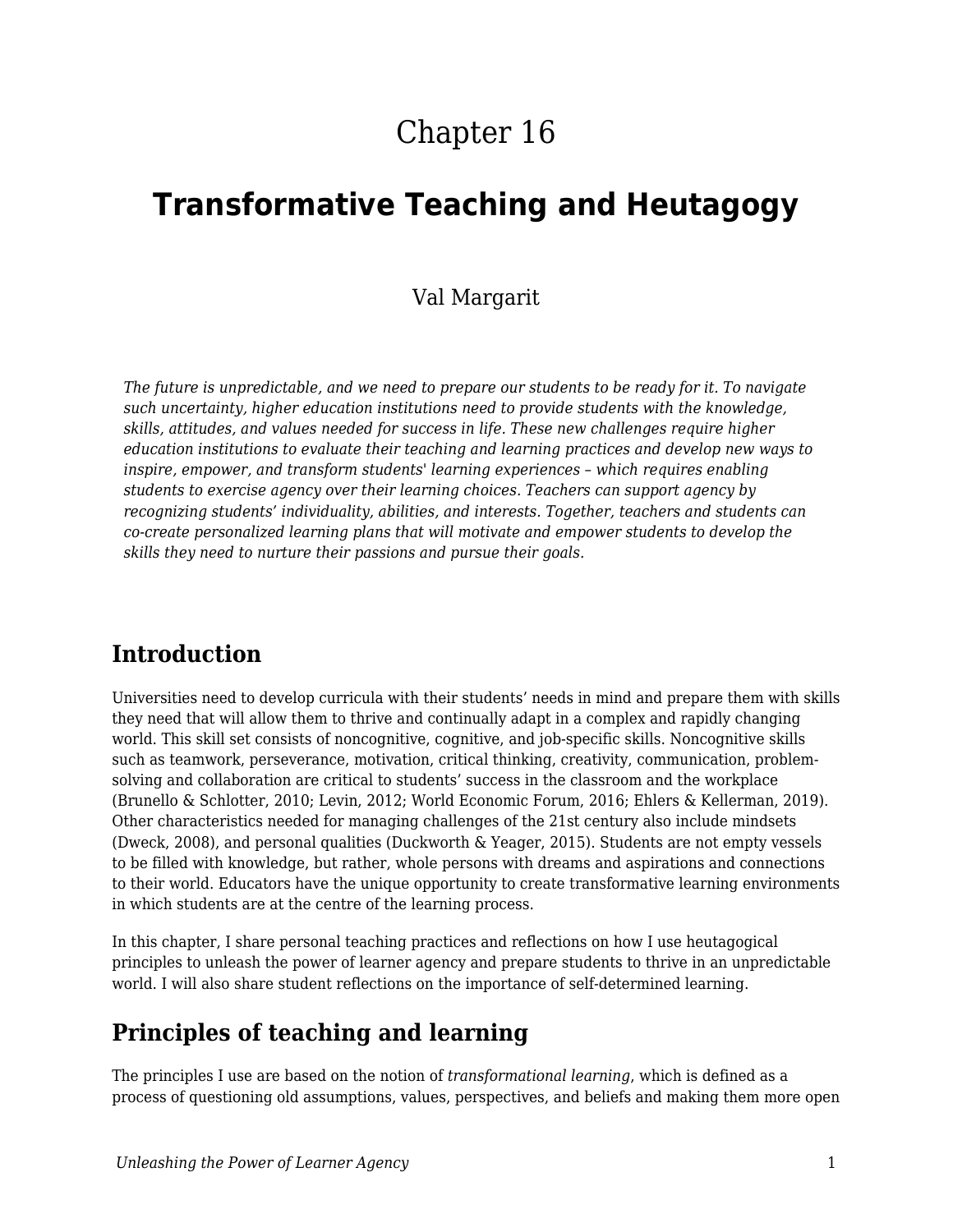and accessible (Mezirow, 2000). Knowing our students and their world is the first step to designing a transformative learning experience for all.

The following teaching and learning principles allow me to empower students to believe in their ability to achieve their highest potential. In this section, I will describe why each principle is critical to developing learner agency:

- Knowing your students
- Knowing how your students learn
- Respecting diverse backgrounds, talents, and ways of learning
- Aligning learning objectives, assessments, and instructional activities
- Communicating student-driven expectations and objectives
- Offering formative feedback
- Ongoing learning and reflection

### **Knowing your students**

Knowing my students involves developing a student profile to identify their motivations, aspirations, and challenges. I gather information from enrolment data and from the students themselves about age, marital status, socioeconomic background, race, and ethnicity, and native versus international. A week or so before the first class, I send out an email or a video to students with information about the course, my background, my teaching methods, skills they'll learn, how the course relates to their life, and how enthusiastic and passionate I am about teaching and working with them. At this time, I also introduce the concept of "first impressions" and the belief that we only have about seven seconds to make a first impression (Dovico, 2016; Robles, 2012).

I then begin developing my course with the student in mind. Various sections of the course are designed together with my students during our first class. By doing this, I develop trust, respect, and interest in all of my students, which motivates them to commit to their learning goals and is important to success (Cornelius-White, 2007; Koca, 2016).

A first-class icebreaker allows students to introduce themselves to others and practice the first impression experience in real time. Then we discuss how the perception of others aligns with their perception of themselves. At this time, we also discuss the importance of communication, values, cultures, and perceptions. This principle is useful in developing learner agency as students become motivated and committed to their learning because it's relevant to their own needs and goals.

### **Know how students learn**

Metacognition is the process of thinking about one's own thinking or awareness and management of one's own thoughts (Flavell,1979; Kuhn & Dean, 2004). One way in which students achieve metacognitive awareness is by practicing mindfulness meditation, which has been defined as the awareness that emerges from paying attention on purpose in a non-judgmental way (Kabat-Zinn, 2003). I also use mindfulness to help students become aware of their strengths and weaknesses, reflect on their thinking, and control their stress and anxiety.

People are born learners and have a need for agency, autonomy, and self-determination (Hase, 2016; Spence, 2001). However, understanding how one learns and thinks about one's own learning can help in becoming a more accomplished learner. In particular, metacognition can assist in recognising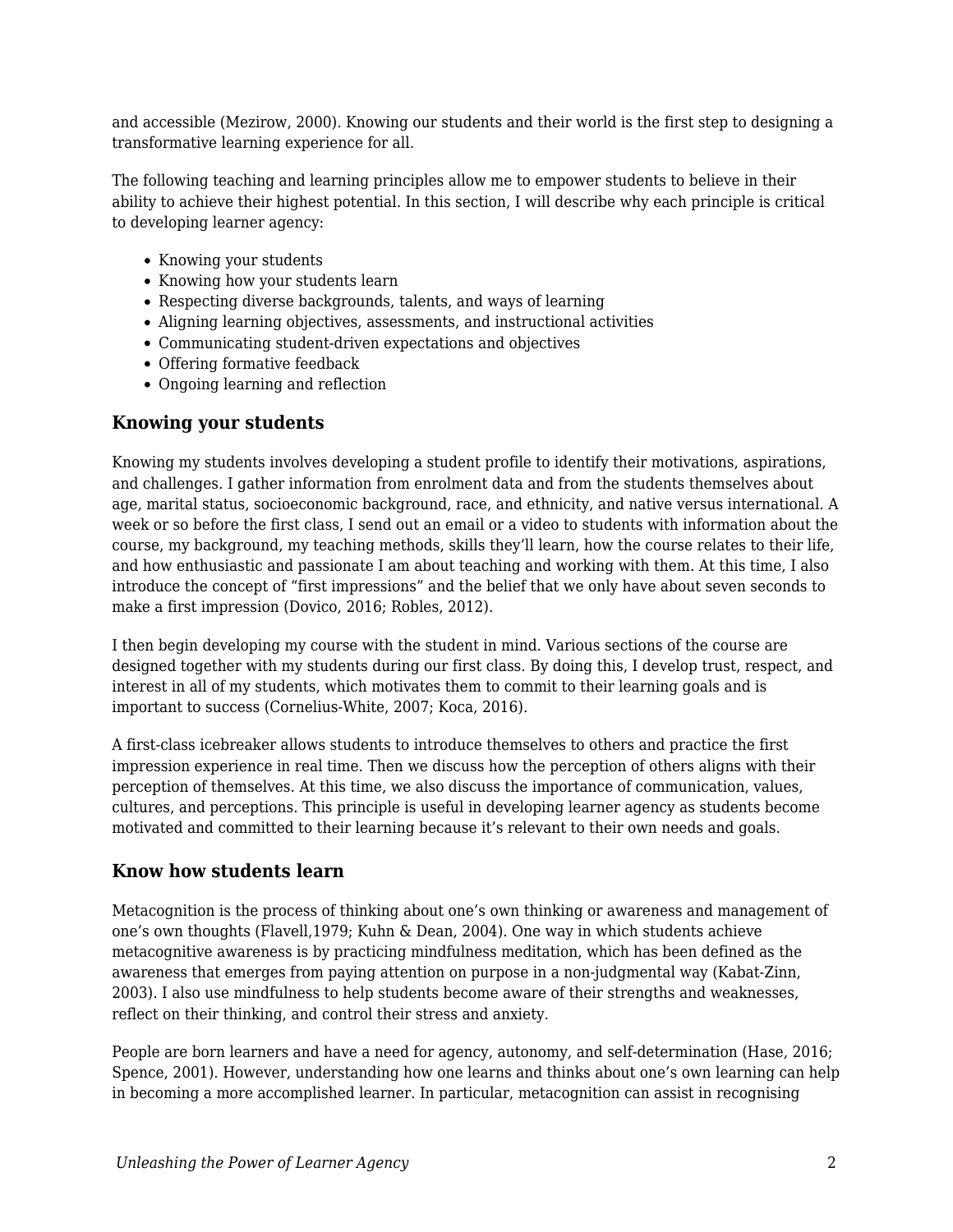barriers to learning and pave the way to removing them. Teacher-centric learning that relies more on pedagogy can take agency and be a barrier to learning (Brandt, 2013) whereas more learner-centred approaches enable agency (see Chapter 1).

### **Respecting diverse backgrounds, talents and ways of learning**

Students bring to the classroom varied cultural backgrounds, knowledge, skills, and attitudes that impact how they learn, their self-efficacy for learning, and their learner agency. I try to design my learning processes to accommodate all types of learners from all backgrounds. One heutagogical approach that I use is that students select learning activities that fit the way they learn best. Thus, the learner is an active partner and has agency in determining the learning process with the teacher as a guide in recognition of individuality. In addition, we want to ensure that together we create a safe learning environment where everyone thrives by being aware of our individual differences (Velliaris, 2016).

### **Aligning learning objectives, assessments, and instructional activities**

Providing students with experiential and authentic learning activities allows students to become motivated to discover and construct knowledge and to develop a greater appreciation for the subject matter and longer content retention. Role playing and service learning are two authentic activities that students enjoy as they interact with other students and apply their own knowledge to real world situations (Coker, Heiser, Taylor, & Book, 2017; Ma, 2020).

### **Communicating expectations and objectives**

Teachers and students alike have personal expectations (Bacerra, 2012; Rubie-Davies, 2012). Awareness and sharing of these expectations are important in the learning partnership. This is especially true for my international students and first-generation students whose educational experiences may be different to mine and each other's.

### **Offering diverse methods of feedback**

Feedback is important to learning and growth (Voinea, 2018). Formative feedback helps promote learner agency. It enables students to be in control of and to reflect on their learning, change behaviour where needed, and to develop persistence and resilience to finishing the work: skills they need to thrive in the real world. Feedback as assessment can be used as part of the learning process rather than an end in itself, with the learner as a partner (Hase and Kenyon, 2000; Hase, 2011).

### **Ongoing learning and reflection**

Reflective practice is intended to promote critical thinking. Students reflect on their learning and how it applies to the real world. By doing so, students become empowered to self-correct habits of mind as they may become evident during the reflection process. Reflective learning is equally important to teachers. As a reflective educator practitioner, I use evidence to continually evaluate and adapt to meet the needs of each student and of my own.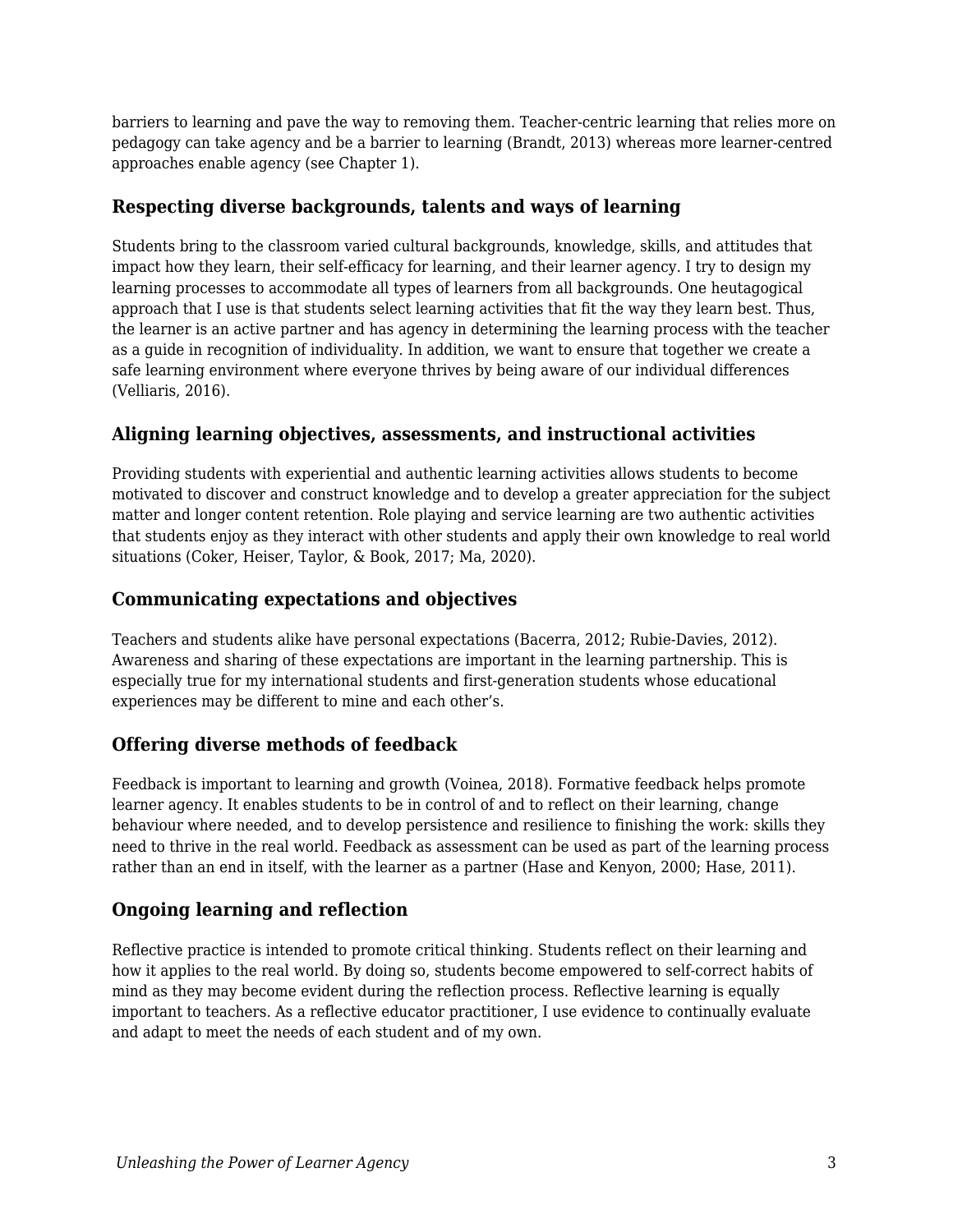# **Strategies**

Next, I will share seven strategies I use to help my students become the designers of their own learning journeys. These strategies are summarised in Figure 1 below.

Figure 1

Seven Strategies



TLM - Transformative Learning Method by Val Margarit

### **Step 1: Mindfulness**

Students participating in mindfulness practice show a significant improvement in cognitive skills, social skills, and noncognitive skills (Bostic et al, 2015; Klingbeil et al, 2017; Campbell, 2013). Moreover, mindfulness helps with awareness, stress and anxiety decrease, and enhances resilience and self-control. Self-control empowers students to regulate their emotional, cognitive flexibility and to increase attention and focus on learning and completing a task (Eberth & Sedlmeier, 2012; Goyal Singh, et al, 2014).

**Class application**. Introducing the concept of mindfulness, I share my personal experience with it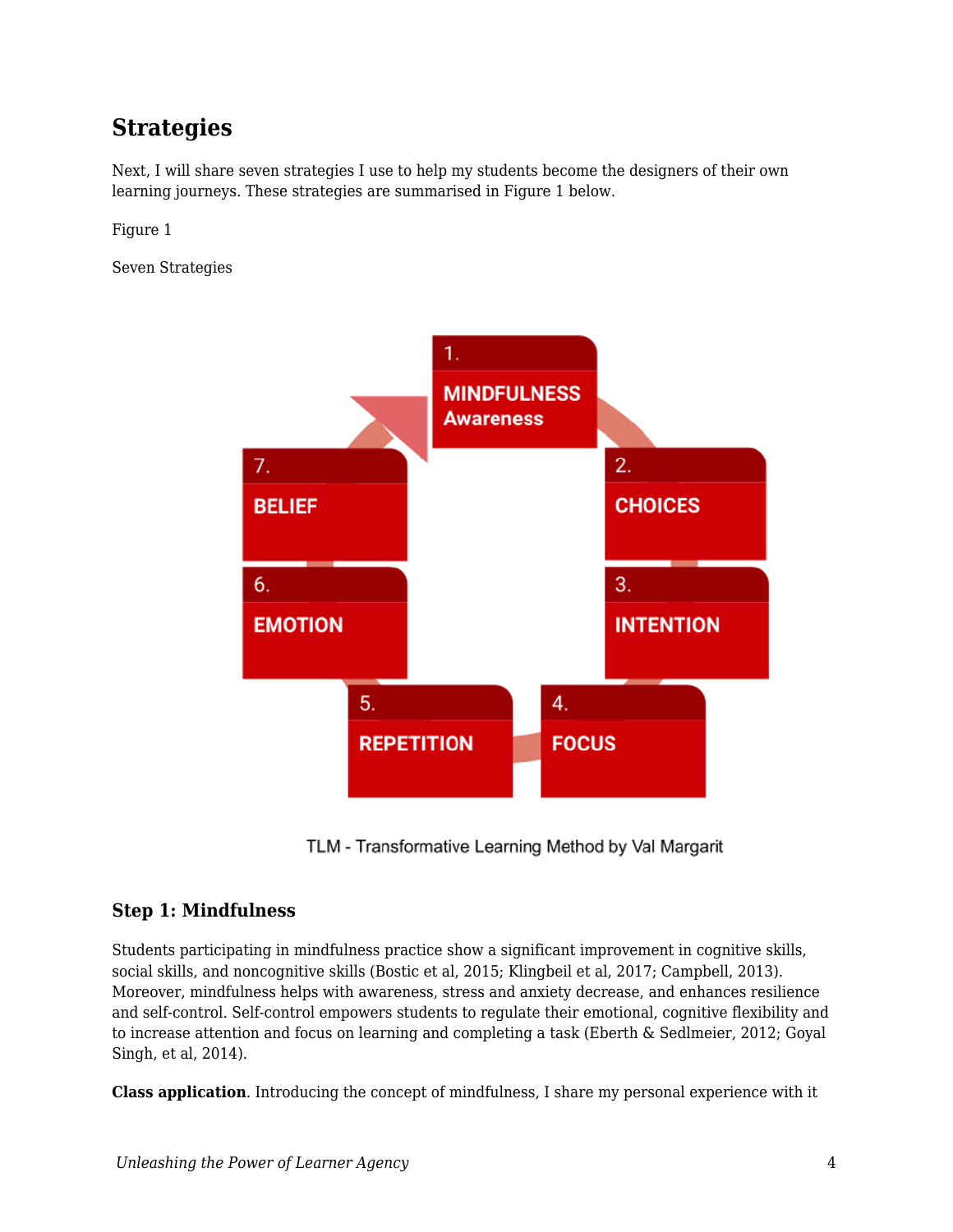and include a video explaining its benefits. In groups, students research the topic further and present the findings to class. Each class begins with a few minutes of mindfulness meditation, then we set an intention for class, and then finish the class with self-reflection journaling. These principles are supported by various theories including heutagogy, self-determined, and humanistic theories (Hase & Kenyon, 2000; Blaschke, 2012) Moreover, journaling about learning experience helps in growth development, critical thinking, focus, and clarity. Through the assignment, students have felt a sense of empowerment and control over their lives.

#### Student C reflected:

I had an amazing experience in this class, it encouraged me to meditate every day. Especially during this pandemic, I started doing spiritual meditation which helped release and settle my thoughts and emotions, relaxes my nervous system, and helps my body unwind from stress also helped to let go of the past and sink in peace which helped me realize who you really are.

### **Step 2. Choice**

Students become engaged in their learning if they perceive that they have choices, which creates a sense of autonomy, and competence. Students learn about conscious choices that are directly related to their own interests, which increases student success (Blaschke and Hase, 2015). It is always my goal to empower all students to take action and to be in charge of their learning, of making conscious choices, and reflecting on their progress, adjusting and adapting.

**Class application.** Create a vision for the course with your students. Have a conversation about learning outcomes, why they are important, and how to achieve them. Ask students about the skills they need to thrive in the real world and then point out how the course assignment choices will help them learn and practice those skills. My philosophy is, if it's not applicable and useful in the real world then it's not worth teaching it'. Giving choices and autonomy over their learning seems to help students unleash their learner agency.

### **Step 3: Intention**

Choice is empowering and requires students to be intentional. I take a co-leader or facilitator role in this learning journey, ready to support, explain, guide, motivate, empower, and inspire students to stay focused on their goals and develop the skills necessary to achieve them (Hase, 2017). Selfcontrol over learning enables learner agency.

**Class application.** I work with students to identify what we need to learn, why, how, and what methods of assessment we should use. Each class starts with identifying objectives for the session. Students are aware, engaged, motivated, responsible and accountable in this process because they realize it is about them and their future, and their success is relative to the effort they put in. The primary questions are: what are we going to learn today, how, and why?

### **Step 4: Focus**

Mindfulness concerns being present and observing one's own thoughts. Focus involves paying attention and training the mind to focus on an intention or goal and to ignore distractions. So, training the mind to focus is one of the most important skills students need to achieve success in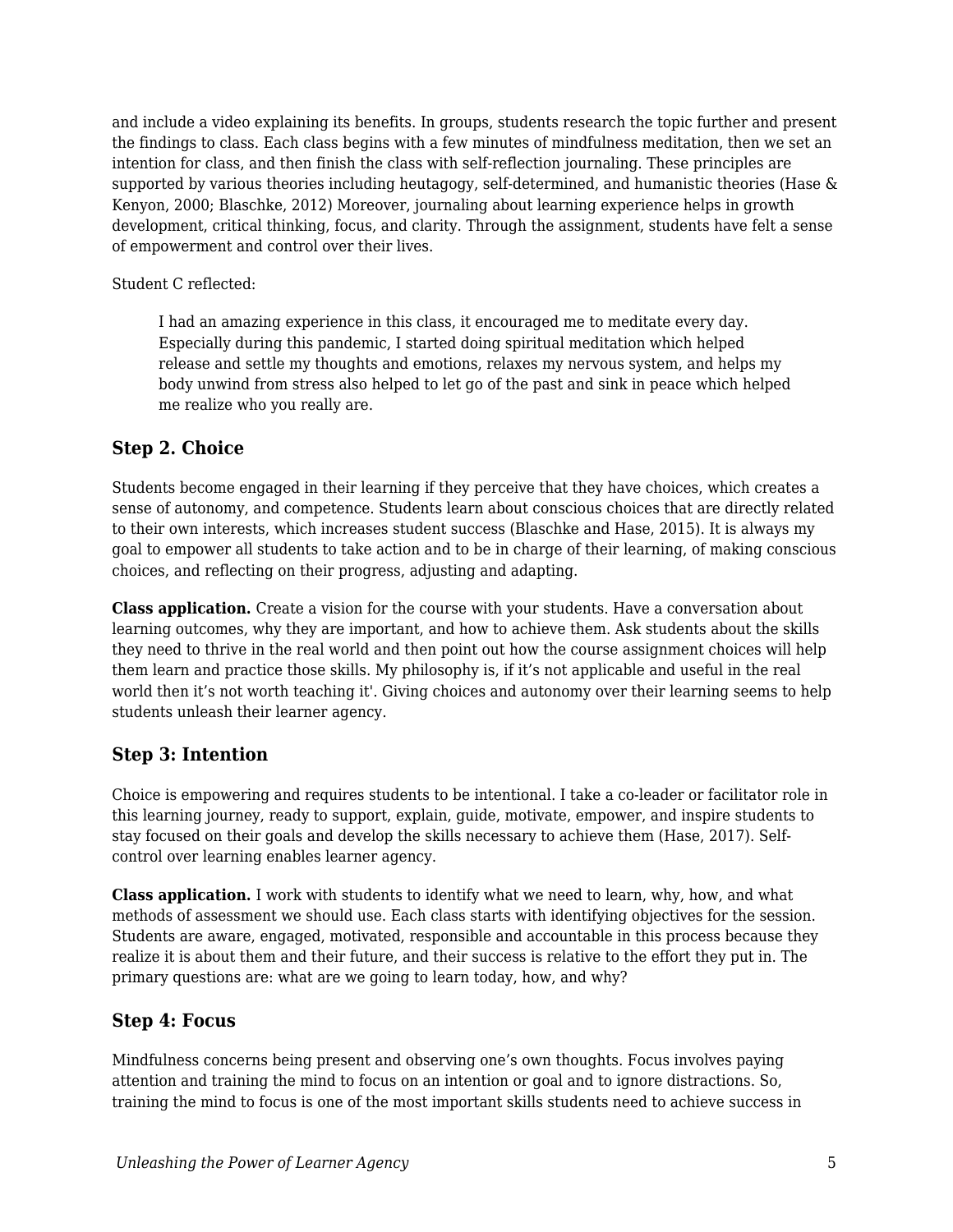school and at work. I often ask students "who will you be at the end of the class?" Students learn about the setting, planning, measuring and completing goals. As student R said:

Four weeks ago, I was sluggish and unmotivated. Now I feel empowered and have a more peaceful mind because I've taken the time to focus on controlling what I can control and not feeling that I have to change or fix everything. I am most proud of relaxing my mind. I had a lot of anxiety and chose to ignore it and it only got worse. I am proud to say that I don't have anxiety as I did before. The skills I learned in this class with Professor Val will help me be successful in life: Meditating, Confidence, Positive thinking, Resilience, Focus. Professor Val has taught me how to control and train the mind to focus on goals I want to accomplish and not worry about things I cannot control. I feel empowered. It's a great feeling.

**Class application**. We begin by having a conversation about why it's important to train the mind and the brain to focus on what we want to achieve. I use the example of smart phones, addiction to smartphones is related to psychological and physiological health issues (De-Sola Gutiérrez, Rodríguez de Fonseca, and Rubio, 2016; Boumosleh & Jaalouk, 2017). We discuss stress, anxiety, depression, and inability to control emotions, all because of the inability to stay away from the phone and focus on the goal at hand. We agreed to collect all of our phones at the beginning of class and to take a tech break every 30 minutes for 5 minutes. I teach my students to focus all their attention on breathing and to count to ten. Every time the mind wanders (check email, check phone, where is my key?), they have to start over again until they are able to count to ten. I share several focus and productivity apps such as Stay Focused, a productivity extension for Google Chrome that helps us stay 'focused' on our work; TimeStats and RescueTime shows where we've been online and how we spend our time.

### **Step 5. Repetition**

Do you remember a moment when you scored a perfect 10 on a test, learned to drive, or passed a difficult exam? Our performance improves when we practice over and over especially at various intervals of time (Kang, 2016). Repetition is of vital importance to the learning process. It is through repetition that we make the unfamiliar familiar. For instance, reading books on how to drive a car, or public speaking, time management, diets, mathematics, running, or any other academic or physical skills will not teach students how to do any of these skills successfully unless they take action and begin to practice them. It is through repetition that they learn and improve performing any skills. As the old adage reminds us, 'practice makes it perfect.'

**Class application**. I tell students that the secret to successful learning is repetition and perseverance. To learn a new skill or habit, we need to repeat the behaviour until it becomes natural. This is achieved by using different learning methods to cover the same skill such as discovery learning, flipped classroom technique, and experiential learning and assessment. Here are several ways I use repetition to make sure students remember what they've learned and continue to practice the skills and attitudes they need in the real world:

- 1. At the beginning of class, we recall what we covered in the previous class. Each student shares at least three 'aha moments' or 'takeaway points.'
- 2. At the end of each class, students write in their reflection journals about how they spent their time, what they learned, and how it's connected to their learning objectives, academic goals, and life in general.
- 3. Every Friday, we have a chapter review. In groups, students discuss their weekly learning and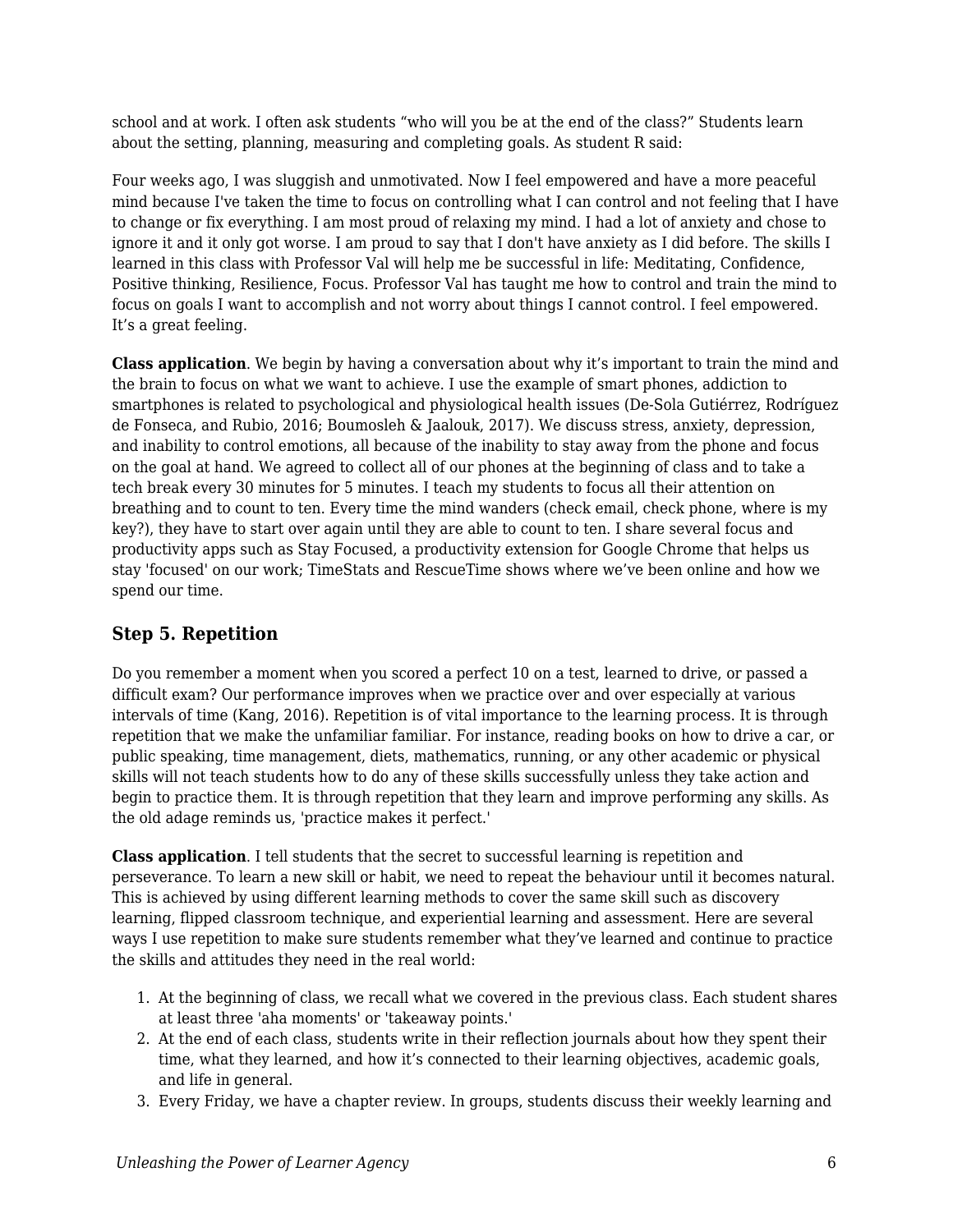growth. Then one student per group shares her or his combined learning.

- 4. Students have a weekly guided journal assignment that asks to answer open-ended questions about their learning experience, suggestions for improvement, and what as a class we should do differently the following week in order to improve and thrive.
- 5. Throughout the semester, students are asked to recall what skills they have been cultivating and how they assess their performance. These skills are first discussed at the beginning of the course to increase awareness of the skills they need in school, work, and life.

As student J reflected:

I feel empowered and educated because being able to talk about how socialization is important in our society makes me learn more about human behaviour and in the future became a much better global citizen. For example, it's important to socialize people from a young age to learn skills like respect, teamwork, and being able to communicate with others. It is through practice and repetition that I was able to polish these skills, which would help me achieve success in life.

### **Step 6: Emotion**

Students will commit to projects that are meaningful and are related to their own lives. Creating positive emotion by design may seem difficult at first. However, with practice, it will become easier, and they learn to control how they feel. For example, many students lack self-confidence, self-esteem, and time management skills, all of which they need to survive and thrive in the real world. Practicing mindfulness teaches them about why they feel as they do and how to overcome and replace negative habits of mind with positive thoughts. This exercise emphasises the theory of self-determined learning by having students take agency in controlling their choices and decisions and to feel a sense of autonomy and confidence. The goals students choose to focus on are meaningful, so there is an emotional connection which increases their self-belief about their ability to perform a task that they perceive as difficult or impossible to do.

**Class application.** Ask students to share their passions, dreams and goals, then together co-design activities and assignments that they will commit to taking on. Next help them plan, measure, and adjust their goals and create small milestones to show their progress and celebrate success. This step will increase confidence, courage, and self-efficacy.

### **Step 7: Belief and reflection**

The benefits of reflecting on one's work are transformational and widely known (Isaacson & Fujita, 2006). For example, at the beginning of class, students write in their journals by redirecting the mind to focus intentionally on the class's goals, and at the end of the class students journal about what they learned, new ideas, and any questions they have. According to Schön (1983), this reflective practice supports students in becoming lifelong learners, as "when a practitioner becomes a researcher into his practice, he engages in a continuing process of self-education" (p. 299).

**Class application.** Challenging learning activities and critical thinking assignments help build awareness, self-efficacy, courage, confidence, and communication skills, as well as habits of mind, attitudes, and behaviours necessary to reach their potential. As we conclude the course, students have a choice whether to share their journaling experience and personal growth as part of their final project. Most of the students do so since they are proud of their transformation and eager to share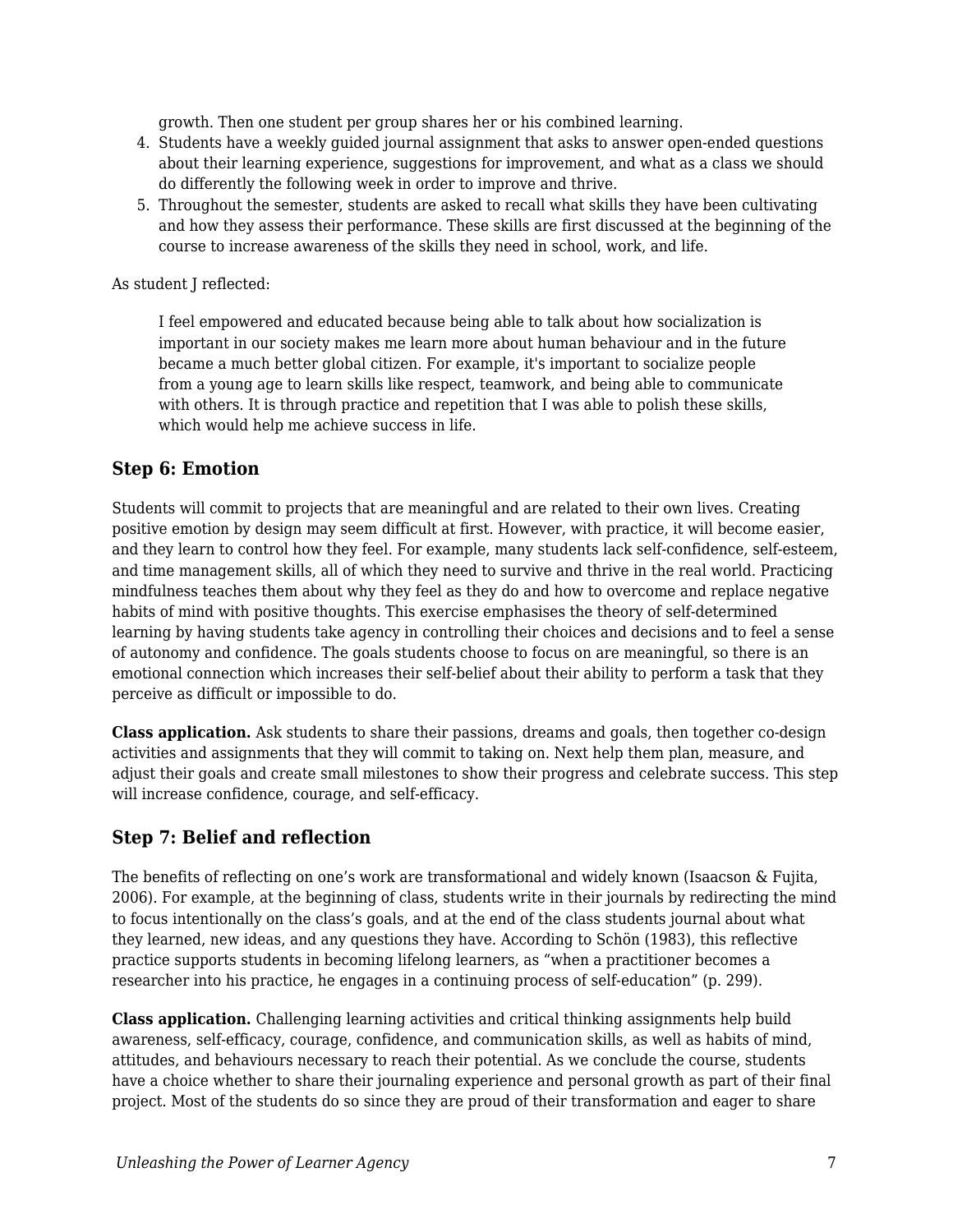with everyone.

As student B reflected:

Four weeks ago, I remember being so shy I would not like to talk in front of everyone because I would think that whatever I might say or ask might be dumb, but Professor Val, made me feel otherwise. The second day of class I came in wearing heels and that was the first time I would come to class wearing heels and you made me start feeling confident enough to do that. The first skill that I've learned is self-control. I will need this in everyday life because instead of talking back or always trying to be right sometimes it is always good to be mature and have self-control. The second skill I've learned is critical thinking. This skill will help me achieve things in life because instead of thinking quickly I can take the time to examine and think deeper about things in the near future. The last skill I've learned is being strong-minded. This will help me be successful in life because I will not let anyone influence me the way that I feel or think.

# **Conclusion**

Educators have a unique opportunity to design learning environments that prepare people for a future requiring a diverse range of student abilities and needs. Carefully designed assignments encourage students to expand their awareness, to control their choices, and to be responsible for their learning outcomes – to have agency over their learning. Educators can implement diverse learning principles and methods that align with students' interests and motivation and challenge students to question cultural assumptions and beliefs about their ability and hidden potential. Educators must be knowledgeable of the brain's neuroplasticity and its effects on learning and how to use it to help students reprogram old beliefs with new ones that support growth and achievement. Our unpredictable world needs proactive, self-directed people with the skills to survive, adjust, and thrive in diverse environments.

## **References**

- Becerra, D. (2012). Perceptions of educational barriers affecting the academic achievement of Latino K-12 students. *Children & Schools, 34*, 167-177. doi:10.1093/cs/cds001
- Balfanz, R., & Byrnes, V. (2012). The importance of being in school: A report on absenteeism in the nation's public schools. *Education Digest: Essential Readings Condensed for Quick Review*, 78(2), 4-9.
- Blaschke, L.M.. (2012). Heutagogy and lifelong learning: A review of heutagogical practice and selfdetermined learning*. International Review of Research in Open and Distance Learning*. *13*, 56-71. doi: 10.19173/irrodl.v13i1.1076.
- Blaschke, L.M., & Hase, S. (2015). Heutagogy: A holistic framework for creating 21st century selfdetermined learners. In M.M. Kinshuk & B.Gros (Eds.), *The future of ubiquitous learning: Learning designs for emerging pedagogies*. Springer Verlag.
- Boumosleh J.M, & Jaalouk D. (2017). Depression, anxiety, and smartphone addiction in university students- a cross-sectional study. *PLos ONE.* 12(8):e0182239.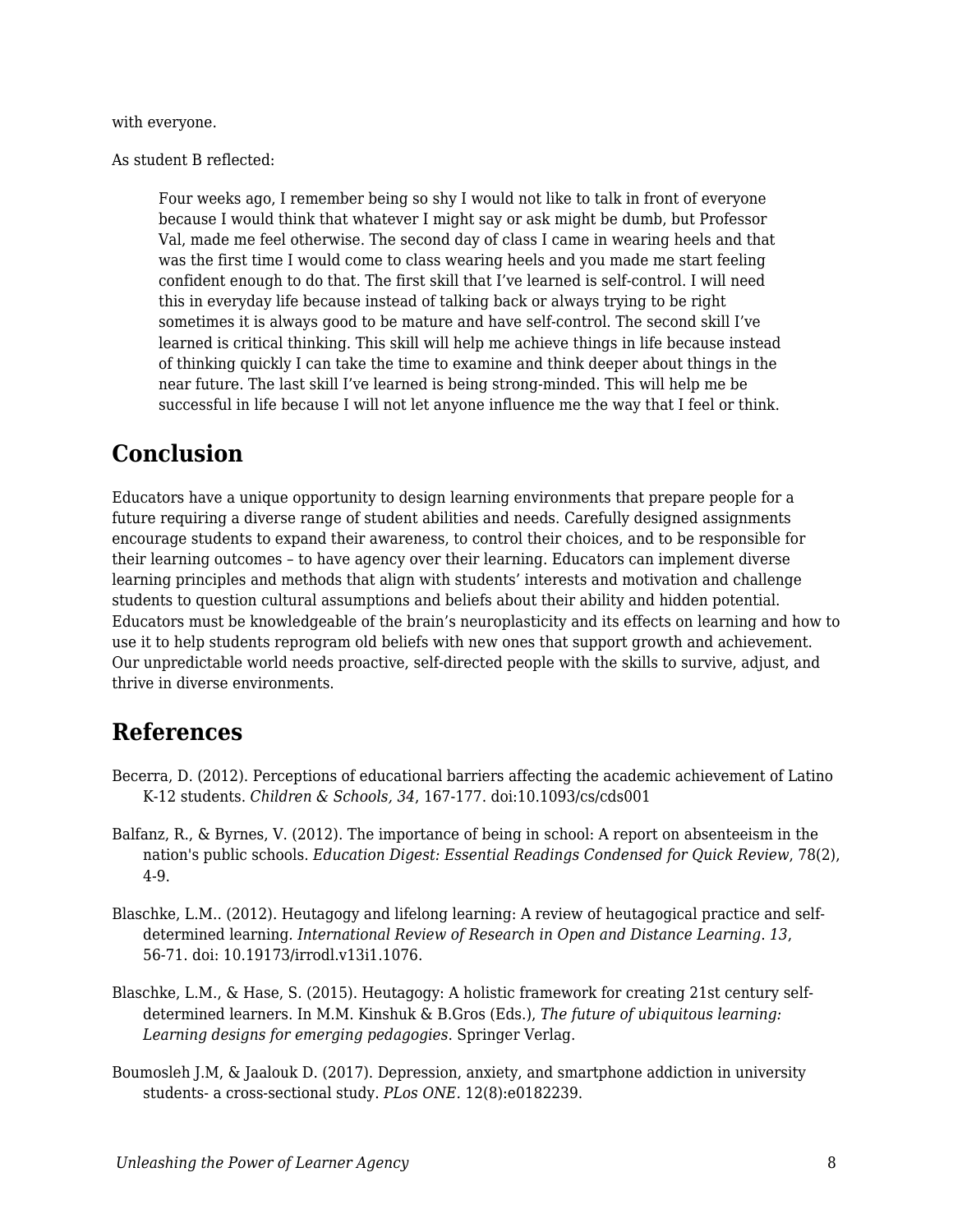- Brandt, B.A. (2013). The learner's perspective. In S. Hase, & C. Kenyon (Eds.), *Self-determined learning: Heutagogy in action* (99-116). Bloomsbury Academic.
- Brunello, G., & Schlotter, M. (2010). *The effect of noncognitive skills and personality traits on labour market outcomes*. http://www.epis.pt/downloads/dest\_15\_10\_2010.pdf
- Bostic, J. Q., Nevarez, M. D., Potter, M. P., Prince, J. B., Benningfield, M. M., & Aguirre, B. A. (2015). Being present at school: Implementing mindfulness in schools. *Child & Adolescent Psychiatric Clinics, 24,* 245-259.
- Campbell, E. (2013). *Research round-up: Mindfulness in schools.*
- Coker, J. S., Heiser, E., Taylor, L., & Book, C. (2017). Impacts of experiential learning depth and breadth on student outcomes. *Journal of Experiential Education, 40*(1), 5–23. https://doi.org/10.1177/1053825916678265
- Cornelius-White, J. (2007). Learner-centred teacher-student relationships are effective: A metaanalysis. *Review of Educational Research*, 77(1), 113-143. doi:10: 3102/0034655430298563.
- De-Sola Gutiérrez, J., Rodríguez de Fonseca, F., & Rubio, G. (2016). Cell-phone addiction: A review*. Front Psychiatr*y*, 7*, 175.
- Duckworth, A. L., & Yeager, D. S. (2015). Measurement matters: Assessing personal qualities other than cognitive ability for educational purposes. *Educational Researcher, 44*(4), 237–251.
- Dovico, A. (2016). Making a S.P.E.C.I.A.L. first impression. *Phi Delta Kappa, 98*(3), 55–59. https://doi.org/10.1177/0031721716677263
- Dweck, C.S. (2008). *Mindset: The new psychology of success*. Random House.
- Eberth, J., & Sedlmeier P. (2012). The effects of mindfulness meditation: A meta-analysis. *Mindfulness, 3*(3), 174–189.
- Ehlers, U.D., & Kellermann, S.A. (2019). *Future skills: The future of learning and higher education*. Results of the International Future Skills Delphi Survey. Karlsruhe.
- Flavell, J.H. (1979). Metacognition and cognitive monitoring: A new area of cognitive- developmental inquiry. *American Psychologist, 34*(10) doi:[10.1037/0003-066X.34.10.906.](http://dx.doi.org/10.1037/0003-066X.34.10.906)
- Goyal Singh, et al, 2014. .Meditation Programs for Psychological Stress and Well-being: A Systematic Review and Meta-analysis. *JAMA Intern Med.* 2014;174(3):357–368. doi:10.1001/jamainternmed.2013.13018
- Hase, S. (2014). Skills for the learner and learning leader in the 21st century. In L.M. Blaschke, C. Kenyon, & S. Hase (Eds.), *Experiences in self-determined learning*, (98-107). Amazon. [https://edtechbooks.org/-Kzdo](https://uol.de/coer/announcements/free-oer-now-available-experiences-in-self-determined-learning/)
- Hase, S. (2017). Four characteristics of learning leaders. *TeachThought.* [www.teachthought.com/pedagogy/4-characteristics-learning-leaders/](http://www.teachthought.com/pedagogy/4-characteristics-learning-leaders/)
- Hase, S., & Kenyon, C. (2000). From andragogy to heutagogy. *UltiBase*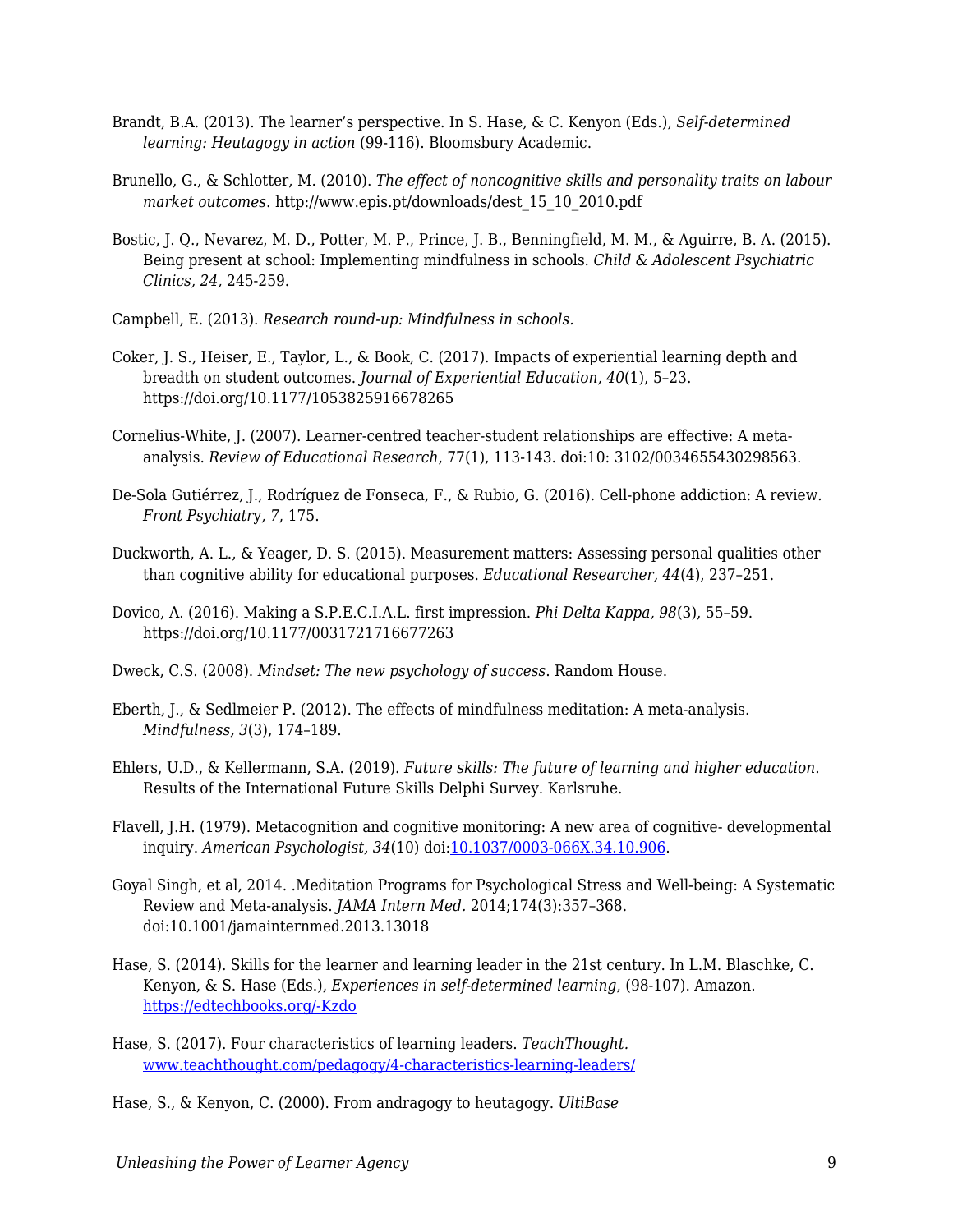- Hase, S. (2011). Learner defined curriculum: Heutagogy and action learning in vocational training. Southern Institute of Technology Journal of Applied Research, 1-10
- Isaacson, R. M., & Fujita, F. (2006). [Metacognitive knowledge monitoring and self-regulated learning:](https://cdn.vanderbilt.edu/vu-wp0/wp-content/uploads/sites/59/2010/06/27125856/Isaacson2007Meta.pdf) [Academic success and reflections on learning.](https://cdn.vanderbilt.edu/vu-wp0/wp-content/uploads/sites/59/2010/06/27125856/Isaacson2007Meta.pdf) *Journal of the Scholarship of Teaching and Learning*, *6*, 39-55.
- Kabat-Zinn, J. (2003). Mindfulness-based interventions in context: Past, present, and future. *Clinical Psychology: Science and Practice, 10*(2), 144–156. [https://edtechbooks.org/-puXg](https://psycnet.apa.org/doi/10.1093/clipsy.bpg016)
- Kang, S.H.K. (2016). Spaced repetition promotes efficient and effective learning: Policy implications for instruction. *Policy Insights from the Behavioral and Brain Sciences.;3*(1):12-19. doi:10.1177/2372732215624708
- Klingbeil, D. A., Renshaw, T. L., Willenbrink, J. B., Copek, R. A., Chan, K. T., Haddock, A., & Clifton, J. (2017). Mindfulness-based interventions with youth: A comprehensive meta-analysis of groupdesign studies. *Journal of School Psychology, 63*, 77-103. doi: 10.1016/j.jsp.2017.03.006
- Kuhn, D., & Dean, D., Jr. (2004). Metacognition: A bridge between cognitive psychology and educational practice. *Theory into Practice, 43*(4), 4268-273. doi:[10.1207/s15430421tip4304\\_4](http://dx.doi.org/10.1207/s15430421tip4304_4)
- Koca, F. (2016). Motivation to learn and teacher-student relationships. *Journal of International Education and Leadership, 6*(2), 1-20.
- Levin, H. M. (2012). More than just test scores. *Prospects: The Quarterly Review of Comparative Education, 42*(3), 269–284.
- Ma, Z.F. (2020). Role play as a teaching method to improve student learning experience of a bachelor's degree programme in a transnational context: an action research study. Compass: Journal of Learning and Teaching. 13. 10.21100/compass.v13i1.1035.
- Mezirow, J. (2000). *Transformative dimensions of adult learning*. John Wiley and Sons.
- Robles, M. M. (2012). Executive perceptions of the top 10 soft skills needed in today's workplace. *Business Communication Quarterly, 75*(4), 453–465. https://doi.org/10.1177/1080569912460400
- Rubie-Davies, C. (2012). Teacher expectations and perceptions of student attributes: Is there a relationship? *British Journal of Educational Psychology*, *80*, 121-135.
- Schön, D.A. (1983). *The reflective practitioner: How professionals think in action*. Basic Books, Inc.
- Spence, L.D. (2001) The Case Against Teaching, Change. *The Magazine of Higher Learning*, 33(6), 10-19, DOI: [10.1080/00091380109601822](https://doi.org/10.1080/00091380109601822)
- Velliaris, D. M. (2016). Culturally Responsive Pathway Pedagogues: Respecting the Intricacies of Student Diversity in the Classroom. In González, K., & Frumkin, R. (Eds.), *Handbook of Research on Effective Communication in Culturally Diverse Classrooms* (pp. 18-38). IGI Global. [https://edtechbooks.org/-aqVW](https://edtechbooks.org/up/about:blank)
- Voinea, L. (2018). Formative assessment as assessment for learning development. *Revista de Pedagogie - Journal of Pedagogy*. LXVI. 7-23. 10.26755/RevPed/2018.1/7.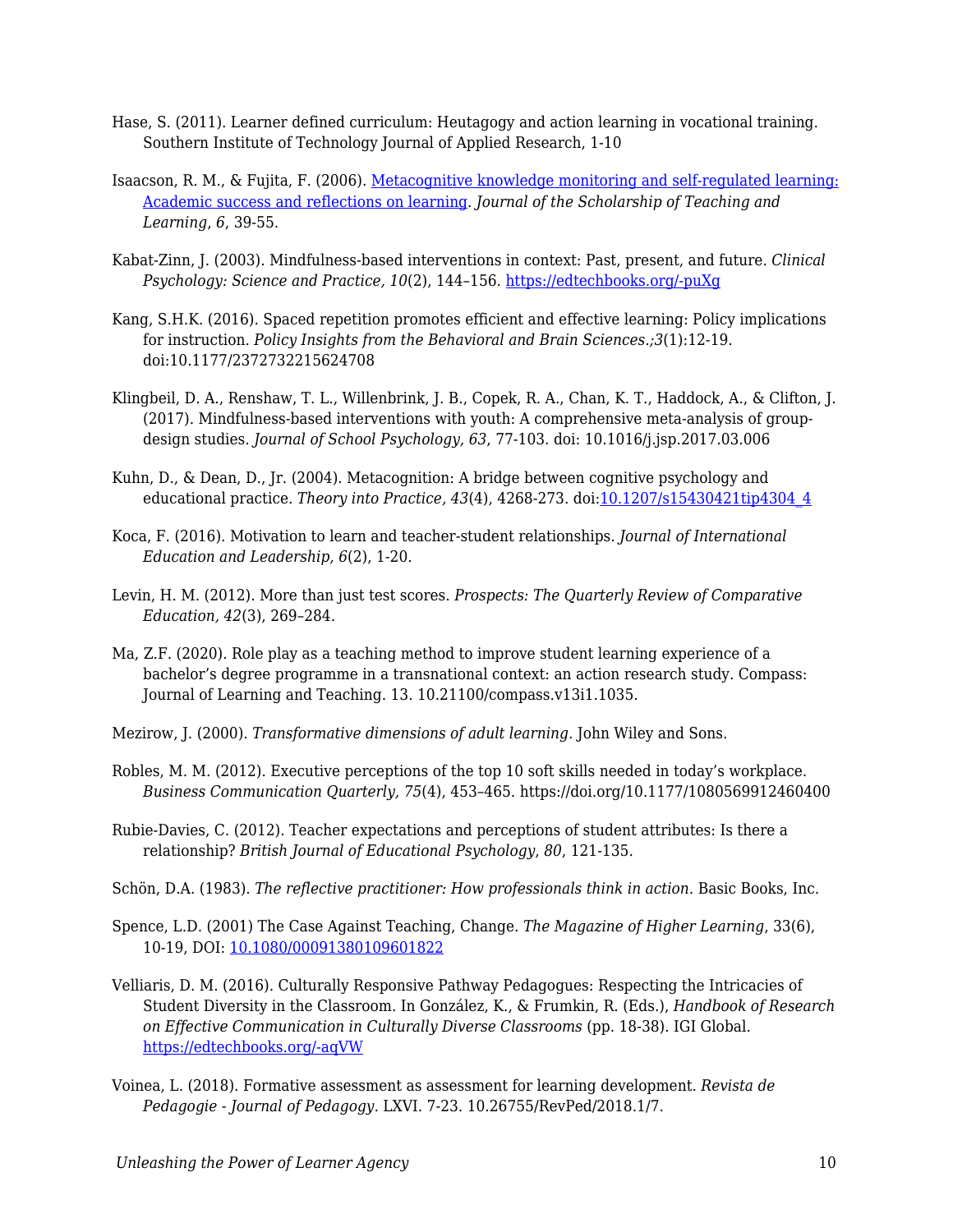World Economic Forum. (2016). *The future of jobs: Employment, skills, and workforce strategy for the fourth industrial revolution*. [https://edtechbooks.org/-UmG](http://www3.weforum.org/docs/WEF_Future_of_Jobs.pdf).